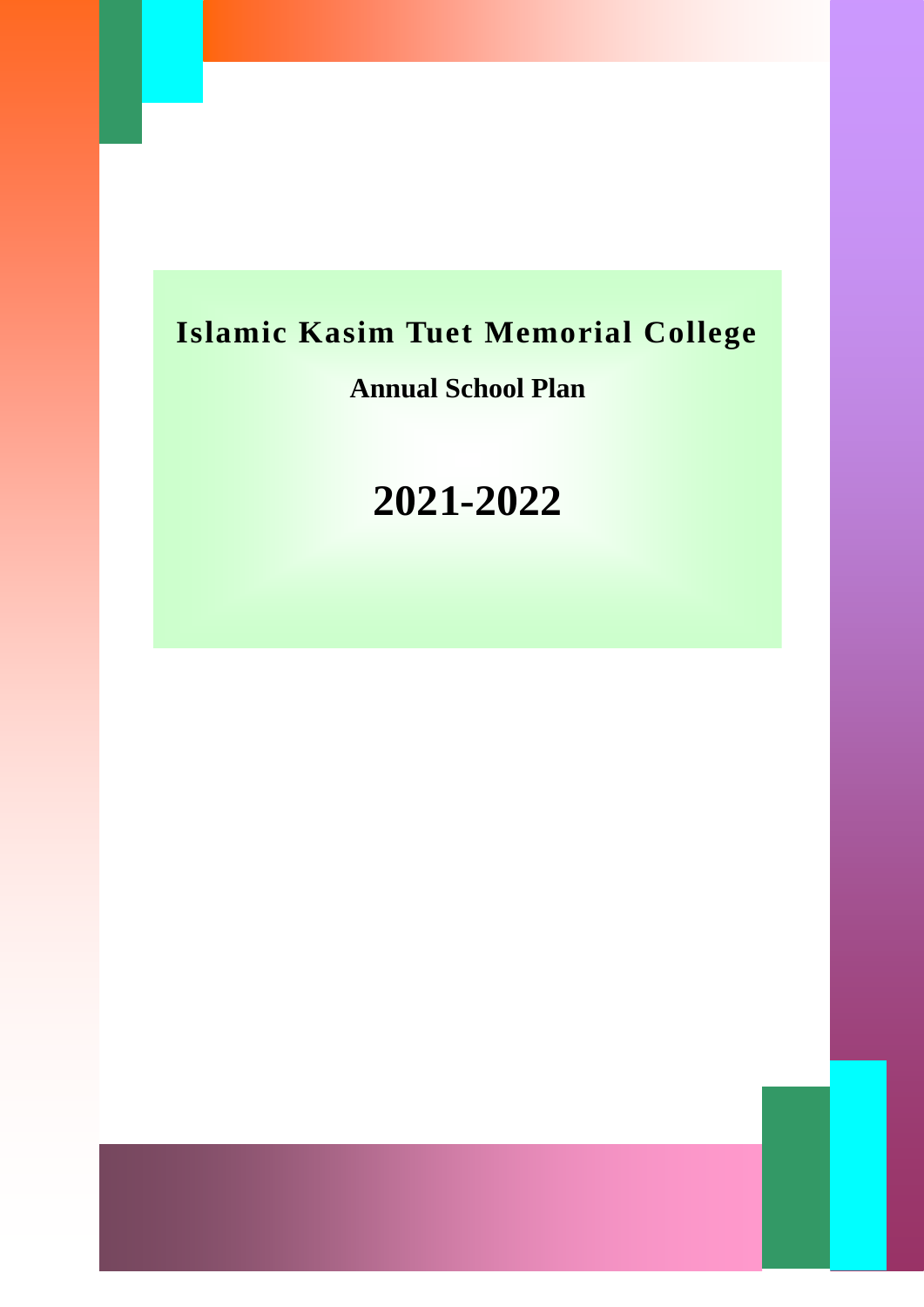### School Vision & Mission

#### **School Vision**

Inspired by the principles in the Holy Quran and teachings of Prophet Muhammad (May Peace Be Upon Him), our college aims at providing holistic education to individuals that ensures love of peace and kindness to mankind and other creatures; true success in this life and in the hereafter. We endeavour to provide quality education through well-balanced curriculum in moral, academic, physical, social, civic, aesthetic and spiritual domains.

#### **A) Mission**

- 1. To explain and demonstrate how Islam is a complete way of life.
- 2. To provide and maintain a harmonious environment in which students from multicultural background can learn and work together in an enjoyable and successful way.
- 3. To nurture in students a sense of belonging to the school and the society in order to function effectively as civic-minded and responsible citizens of Hong Kong.
- 4. To provide each student with opportunities to exhibit individual talents and enjoy ever increasing self-esteem.
- 5. To arouse students' interest towards learning and stimulate critical thinking in order to equip them with problem solving and decision making skills.
- 6. To incorporate all internal and community resources as well as information technology in all aspects of the curriculum.
- 7. To foster cooperation among students, parents, teachers, school management and the community.
- 8. To cultivate in students a true love for lifelong learning.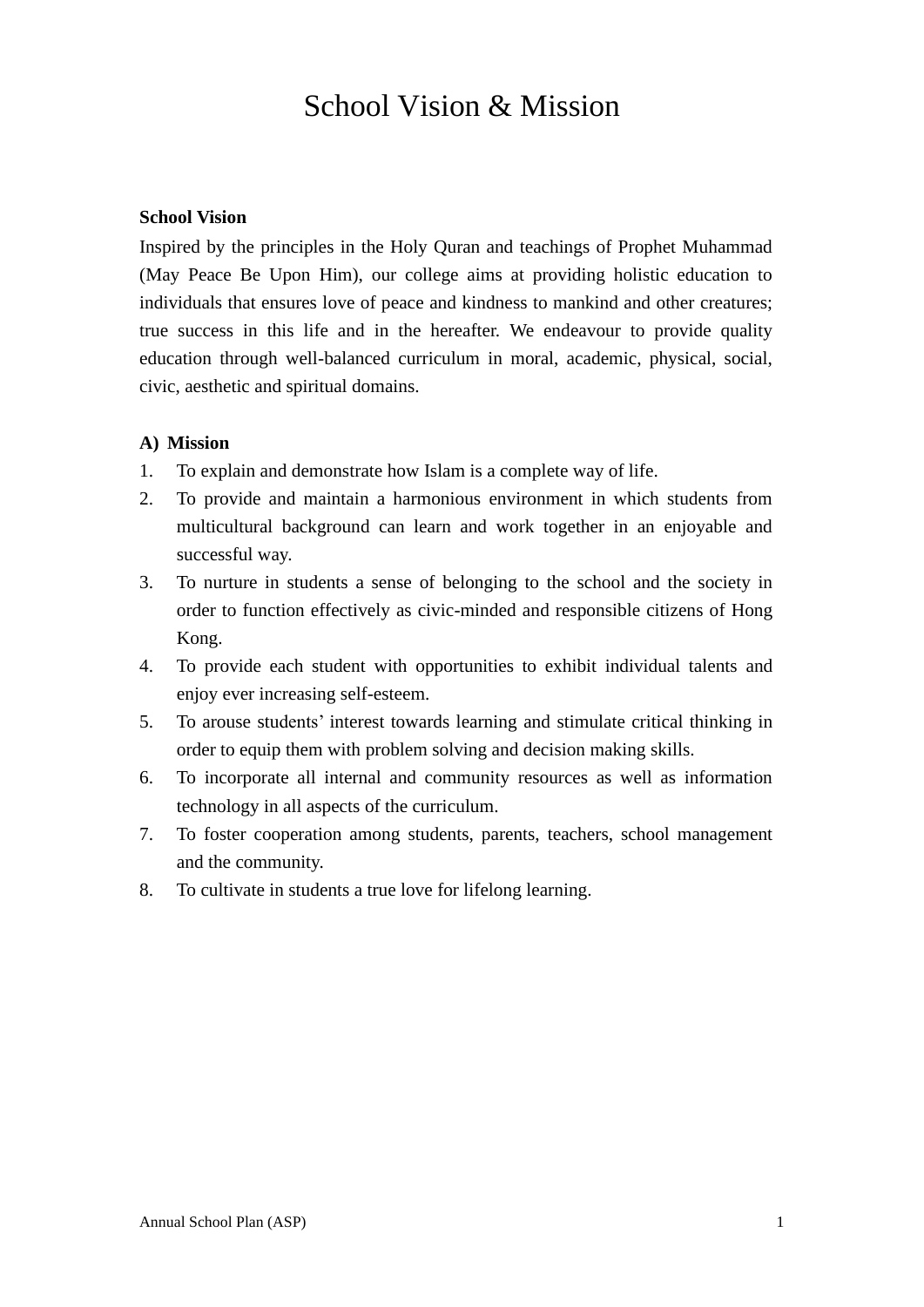### **Islamic Kasim Tuet Memorial College**

### **Annual Plan**

### **2021-2022**

# **Theme of the year: Exploration Discovers Potential** 全年主題**:** 探索自我 啓發潛能

**Our Major Concerns:**

- **(1) Strengthening the leadership of teachers**  強化教師團隊的領導能力
- **(2) Guiding students to be self-regulated learners**

引導學生成為自主學習者

**(3) Cultivating moral values in students**

培育學生的正面道德價值觀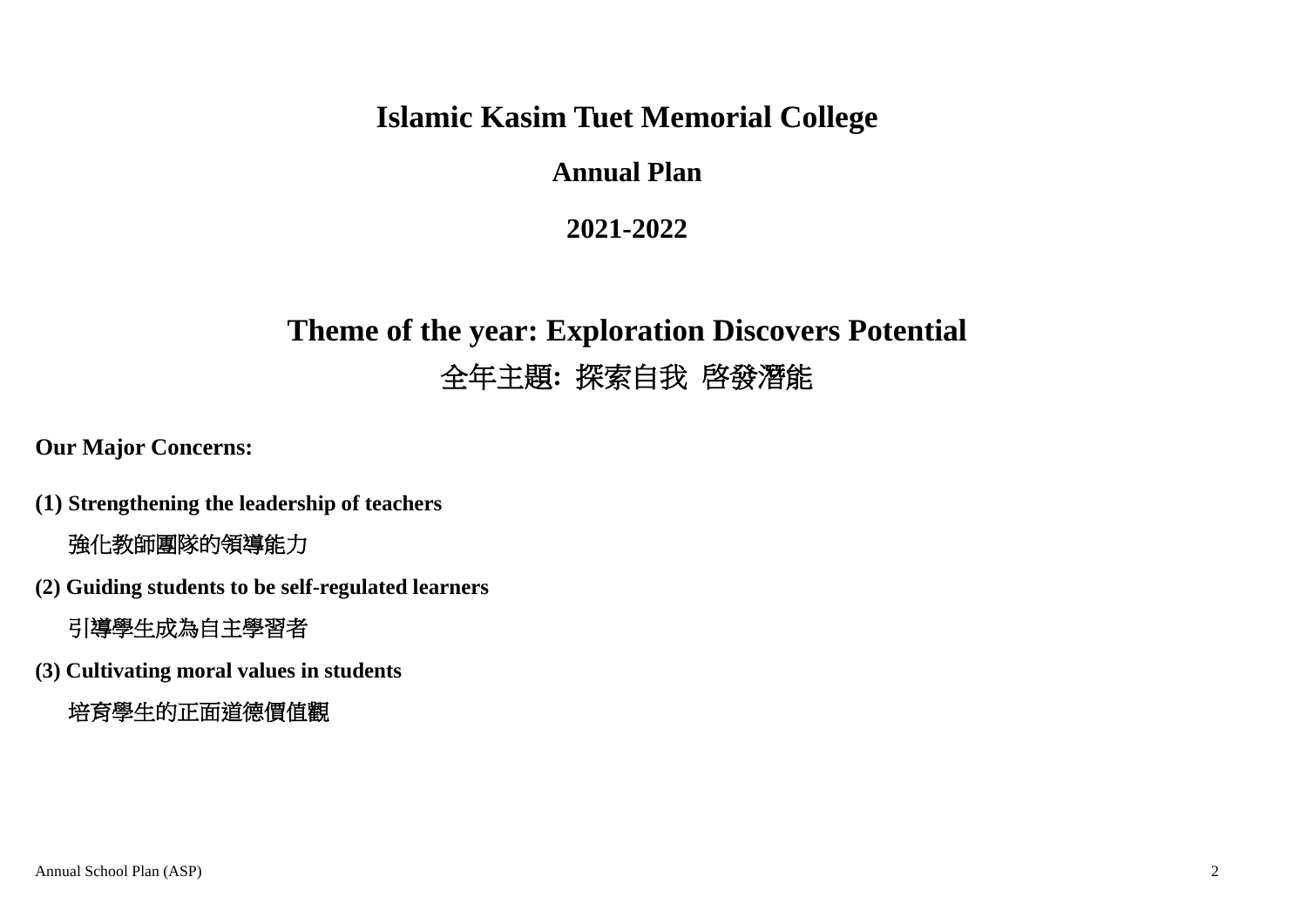#### **A. The Domain of Management and Organization**

#### **Major Concern 1: Strengthening the leadership of teachers**

### **Target: Teachers' leadership skills be enhanced and a stronger ownership in work be developed**

| <b>Strategies/Tasks</b>                      |            |    | Time Scale Success Criteria           | Methods of          | People                 | <b>Resources</b> |
|----------------------------------------------|------------|----|---------------------------------------|---------------------|------------------------|------------------|
|                                              |            |    |                                       | <b>Evaluation</b>   | <b>Responsible</b>     | <b>Required</b>  |
| 1.1.1 SGMs and senior teachers               | Whole year |    | SGMs and senior teachers attending    | Observations        | - Principal            |                  |
| will be encouraged to                        |            |    | more professional programmes for      | Individual training | Vice Principals        |                  |
| attend programmes to                         |            |    | increasing the knowledge about the    | records             | - Department           |                  |
| improve their leadership                     |            |    | running of his/her department(s) /    |                     | heads                  |                  |
| skills and to develop better                 |            |    | $subject(s)$ and/or other disciplines |                     | - Panel Conveners      |                  |
| understandings of their                      |            | 2. | SGMs and senior teachers              |                     |                        |                  |
| roles. They will also be                     |            |    | demonstrating stronger leadership     |                     |                        |                  |
| encouraged to network                        |            |    | and developing a stronger sense of    |                     |                        |                  |
| with external bodies for                     |            |    | ownership in their work               |                     |                        |                  |
| acquiring additional                         |            |    |                                       |                     |                        |                  |
| resources and information                    |            |    |                                       |                     |                        |                  |
| to improve their work                        |            |    |                                       |                     |                        |                  |
|                                              |            |    |                                       |                     |                        |                  |
| 1.1.2 More tasks will be assigned Whole year |            |    | SGMs and senior teachers working      | Observations        | - Principal            |                  |
| to SGMs and senior                           |            |    | more proactively and displaying       | - Meetings with     | <b>Vice Principals</b> |                  |
| teachers for empowering                      |            |    | increased willingness to take up      | colleagues          | SGMs                   |                  |
| them, strengthening their                    |            |    | responsibilities                      | Appraisals          |                        |                  |
| leadership and helping                       |            |    | SGMs and senior teachers showing      |                     |                        |                  |
| them develop a stronger                      |            |    | increased understanding of the        |                     |                        |                  |
| sense of ownership in their                  |            |    | running of the school                 |                     |                        |                  |
| work                                         |            |    |                                       |                     |                        |                  |
|                                              |            |    |                                       |                     |                        |                  |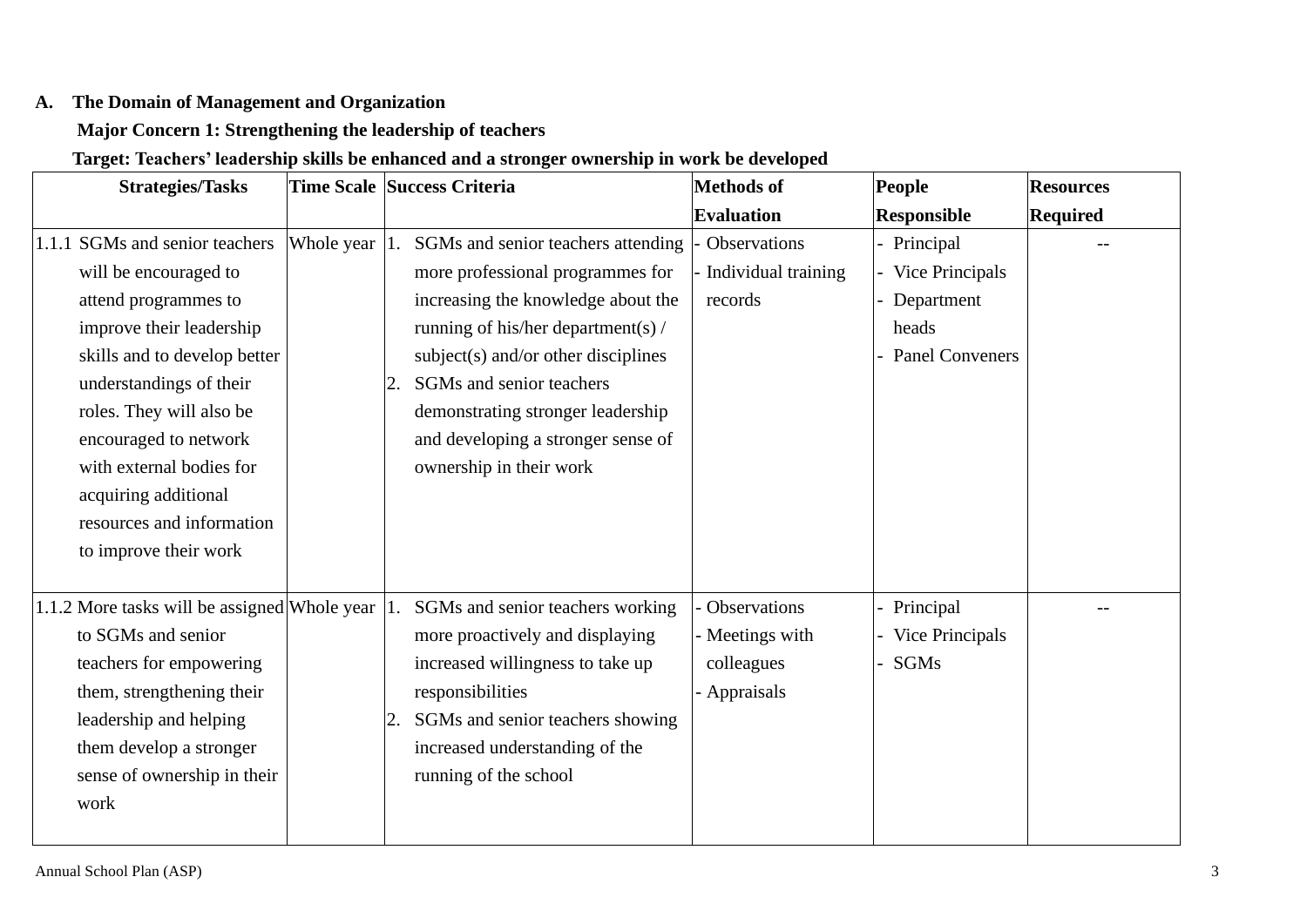| <b>Strategies/Tasks</b>           |            | Time Scale Success Criteria         | Methods of          | <b>People</b>     | <b>Resources</b> |
|-----------------------------------|------------|-------------------------------------|---------------------|-------------------|------------------|
|                                   |            |                                     | <b>Evaluation</b>   | Responsible       | <b>Required</b>  |
| 1.1.3 Teachers will be invited to | Whole year | Colleagues showing a stronger sense | <b>Observations</b> | - Principal       |                  |
| join different departments        |            | of belonging towards the school,    | - Appraisals        | Vice Principals   |                  |
| for the exploration their         |            | and further mutual understanding    |                     | SGMs              |                  |
| talent / potential in             |            | between the two being forged        |                     |                   |                  |
| undertaking administrative        |            |                                     |                     |                   |                  |
| work                              |            |                                     |                     |                   |                  |
|                                   |            |                                     |                     |                   |                  |
| 1.1.4 Internal departmental       | Whole year | Augmented cross-departmental        | - Minutes           | Vice Principals   |                  |
| collaboration,                    |            | collaboration and support being     | <b>Observations</b> | Department        |                  |
| cross-departmental                |            | realized                            |                     | Heads             |                  |
| collaboration, and                |            |                                     |                     | - Panel Conveners |                  |
| cross-curricular                  |            |                                     |                     |                   |                  |
| collaboration will be             |            |                                     |                     |                   |                  |
| encouraged                        |            |                                     |                     |                   |                  |
|                                   |            |                                     |                     |                   |                  |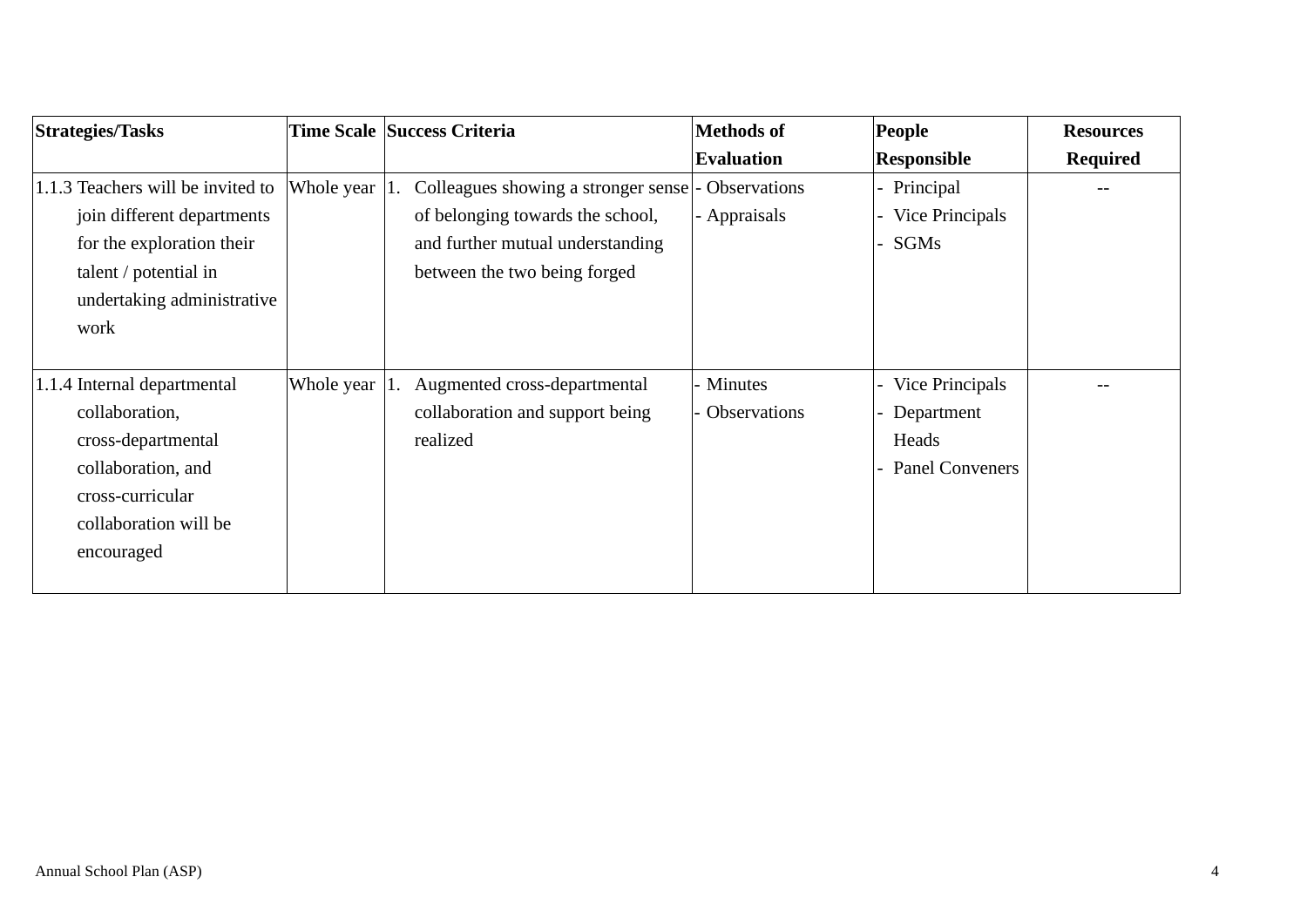#### **B. The Domain of Learning and Teaching**

### **Major Concern 2: Guiding students to be self-regulated learners**

**Target : Students' motivation to learn be enhanced, leading to fuller academic fruition** 

| <b>Strategies/Tasks</b>               | <b>Time Scale</b> |    | <b>Success Criteria</b>      | <b>Methods of Evaluation People Responsible</b> |                       | <b>Resources</b> |
|---------------------------------------|-------------------|----|------------------------------|-------------------------------------------------|-----------------------|------------------|
|                                       |                   |    |                              |                                                 |                       | Required         |
| Furthering students' ability to<br>a. | Whole year        | 1. | Students' generic skills     | Minutes of subject                              | Vice Principal (J)    |                  |
| apply STEM knowledge and              |                   |    | (e.g. creativity, analytical | meetings                                        | <b>STEM Committee</b> |                  |
| skills into different disciplines,    |                   |    | power, integration skills,   | Feedback from                                   | Panel Heads           |                  |
| resulting in the integration of       |                   |    | communication skills)        | teachers and students                           | Subject teachers      |                  |
| STEM knowledge and skills with        |                   |    | seeing enhancement.          | <b>Lesson</b> observations                      |                       |                  |
| those of other disciplines            |                   |    |                              |                                                 |                       |                  |
|                                       |                   |    |                              |                                                 |                       |                  |
| Making use of e-learning<br>2.2       | Whole year        | 1. | Students becoming            | Minutes of subject                              | - Vice Principal (J)  |                  |
| materials and platforms/apps to       |                   |    | increasingly motivated       | meetings                                        | Panel Heads           |                  |
| facilitate students' self-learning    |                   |    | self-directed learners       | Feedback from                                   | Subject teachers      |                  |
|                                       |                   |    | Students participating more  | teachers and students                           |                       |                  |
|                                       |                   |    | actively in the learning     |                                                 |                       |                  |
|                                       |                   |    | processes                    |                                                 |                       |                  |
|                                       |                   | 3. | Students becoming more       |                                                 |                       |                  |
|                                       |                   |    | familiarized with the use of |                                                 |                       |                  |
|                                       |                   |    | different e-learning         |                                                 |                       |                  |
|                                       |                   |    | platforms and apps           |                                                 |                       |                  |
|                                       |                   |    |                              |                                                 |                       |                  |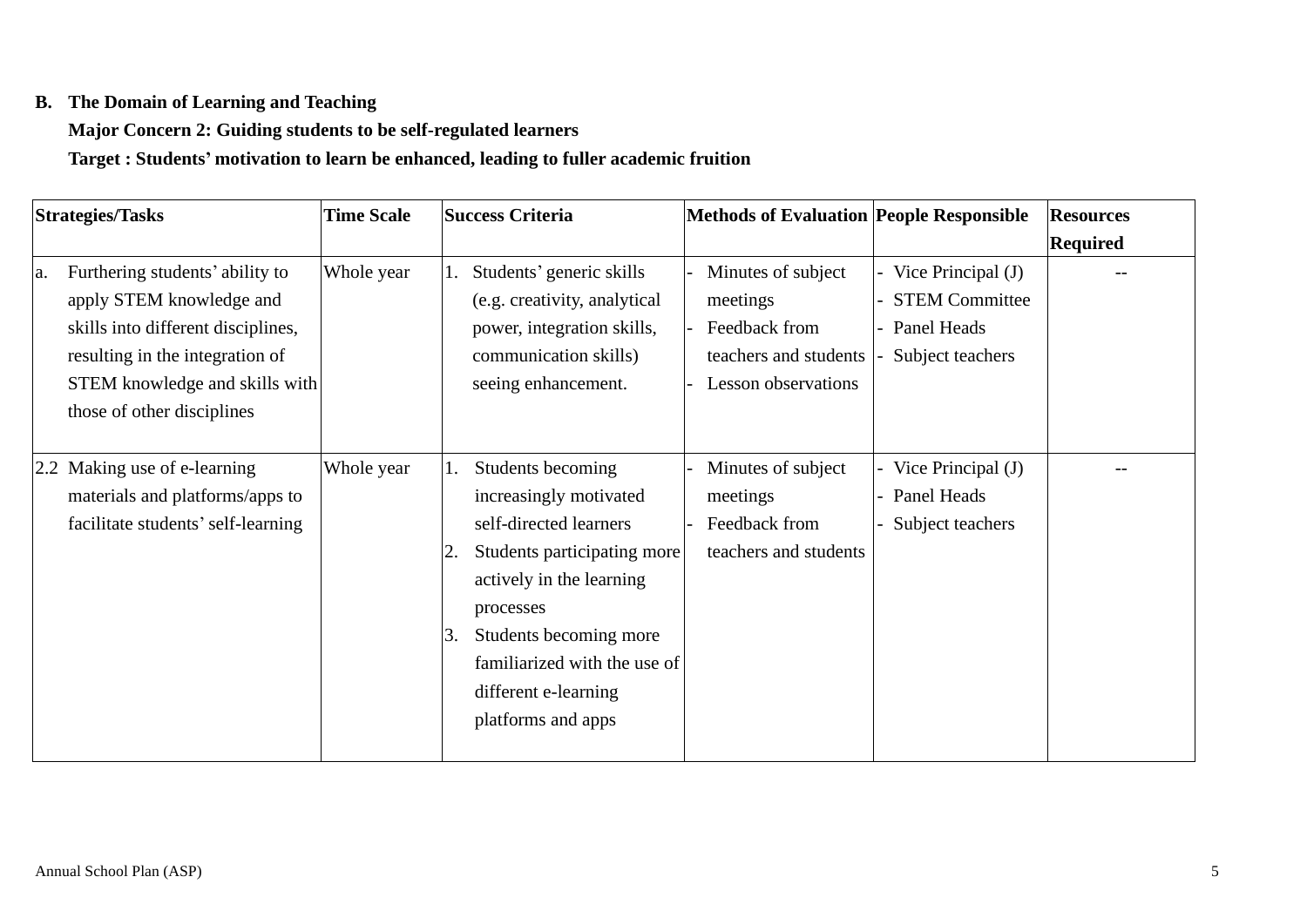| <b>Strategies/Tasks</b>              | <b>Time Scale</b> | <b>Success Criteria</b>      | <b>Methods of Evaluation People Responsible</b> |                    | <b>Resources</b> |
|--------------------------------------|-------------------|------------------------------|-------------------------------------------------|--------------------|------------------|
|                                      |                   |                              |                                                 |                    | <b>Required</b>  |
| 2.3.1 Training teachers and students | Whole year        | 1. Teachers and students     | - Minutes of subject                            | Vice Principal (J) |                  |
| to be more masterly and              |                   | becoming more accustomed     | meetings                                        | SGMs               |                  |
| confident in the utilization of      |                   | to use the smartboards in    | - Feedback from                                 | Panel Heads        |                  |
| new technological devices,           |                   | their teaching and learning  | teachers and students                           | Subject teachers   |                  |
| such as the smartboards, in          |                   | respectively                 | Lesson observations                             |                    |                  |
| order to enhance the teaching        |                   | 2. The use of the new        |                                                 |                    |                  |
| and learning outcomes.               |                   | technological devices        |                                                 |                    |                  |
| 2.3.2 Promoting teachers'            |                   | making students more         |                                                 |                    |                  |
| professional exchanges and           |                   | interested in learning       |                                                 |                    |                  |
| students' peer exchanges with        |                   | 3. The effectiveness in both |                                                 |                    |                  |
| different schools/educational        |                   | teaching and learning seeing |                                                 |                    |                  |
| institutes in Hong Kong and/or       |                   | enhancement                  |                                                 |                    |                  |
| overseas                             |                   | 4. Teachers' professional    |                                                 |                    |                  |
|                                      |                   | exchanges and students' peer |                                                 |                    |                  |
|                                      |                   | exchanges becoming more      |                                                 |                    |                  |
|                                      |                   | frequent                     |                                                 |                    |                  |
|                                      |                   |                              |                                                 |                    |                  |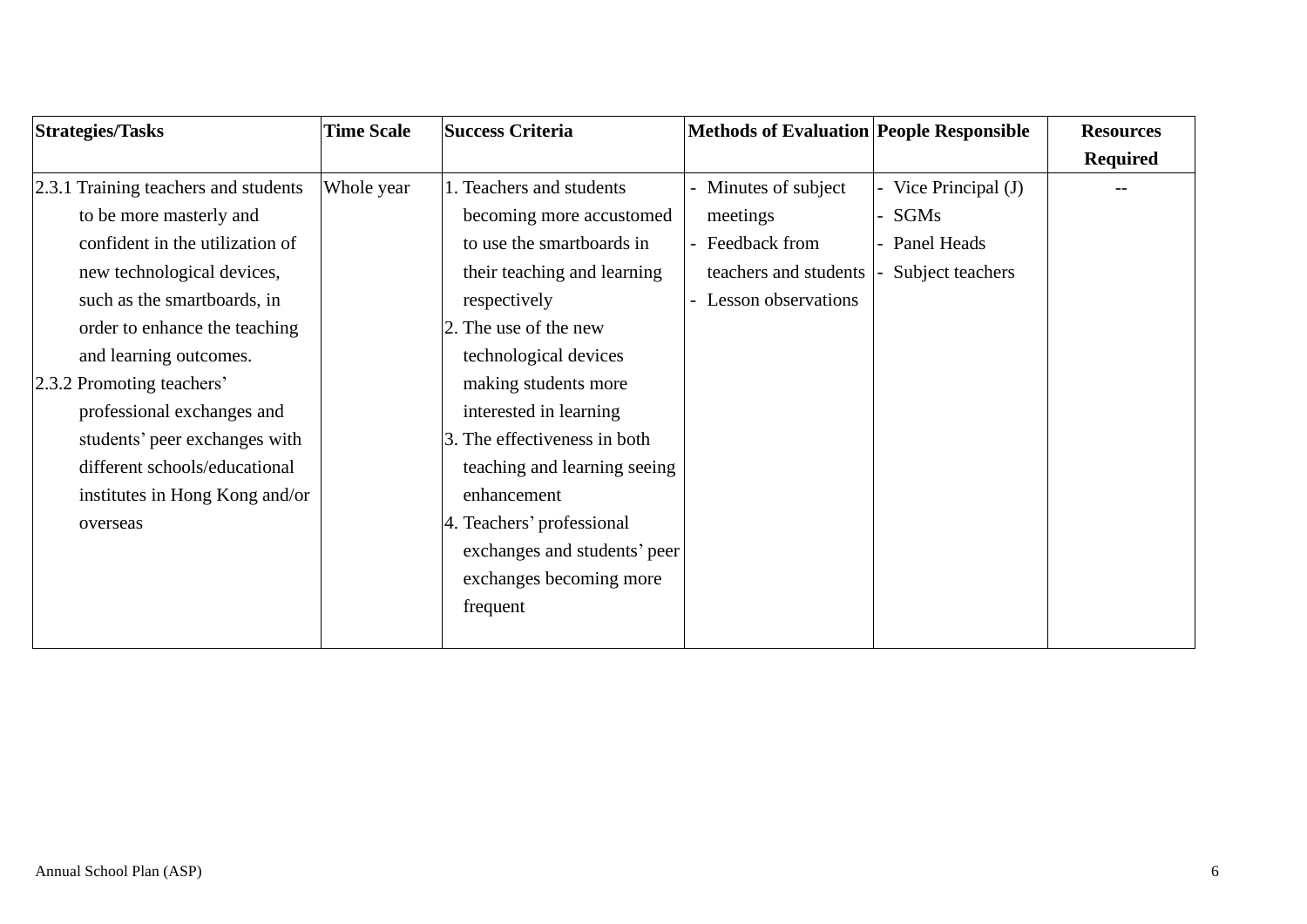**C. The Domain of Student Support and School Ethos** 

**Major Concern 3: Cultivating moral values in students**

**Target 1: Higher self-esteem be built** 

**Target 2: Greater care be accorded to the school and the community** 

**Target 3: Acknowledgement to civic identity and national identity be elevated** 

| <b>Strategies/Tasks</b>           | <b>Time Scale</b> | <b>Success Criteria</b>         | <b>Methods of</b>  | <b>People Responsible</b>               | <b>Resources</b> |
|-----------------------------------|-------------------|---------------------------------|--------------------|-----------------------------------------|------------------|
|                                   |                   |                                 | <b>Evaluation</b>  |                                         | <b>Required</b>  |
| 3.1.1 Mass programmes run in      |                   | Students exhibit                | - The record of    | - Vice Principal (AB)                   |                  |
| co-ordination with the            |                   | self-confidence                 | students'          | - Discipline $&$                        |                  |
| <b>Student affairs Department</b> |                   | Students exhibiting             | participation      | Counselling                             |                  |
| 3.1.2 Class teacher guidance and  | Whole year        | self-confidence                 | Student            | Department                              |                  |
| morning assembly talks            |                   | Students are more willing<br>2. | participation logs | - Islamic Affairs                       |                  |
| 3.1.3 Praising and rewarding      |                   | to explore /participate         | - Observation and  | Department                              |                  |
| well-behaved students             |                   | more activities                 | questionnaire      | - Moral, Civic and                      |                  |
|                                   |                   | Students being more             | Observations and   | <b>National Education</b>               |                  |
|                                   |                   | willing to carry out            | questionnaires     | Department                              |                  |
|                                   |                   | explorations /participate       |                    | - Career and                            |                  |
|                                   |                   | in more activities              |                    | Guidance                                |                  |
|                                   |                   |                                 |                    | Committee                               |                  |
|                                   |                   |                                 |                    | <b>Class Teachers</b><br>$\overline{a}$ |                  |
|                                   |                   |                                 |                    | - All Teachers                          |                  |
|                                   |                   |                                 |                    |                                         |                  |
|                                   |                   |                                 |                    |                                         |                  |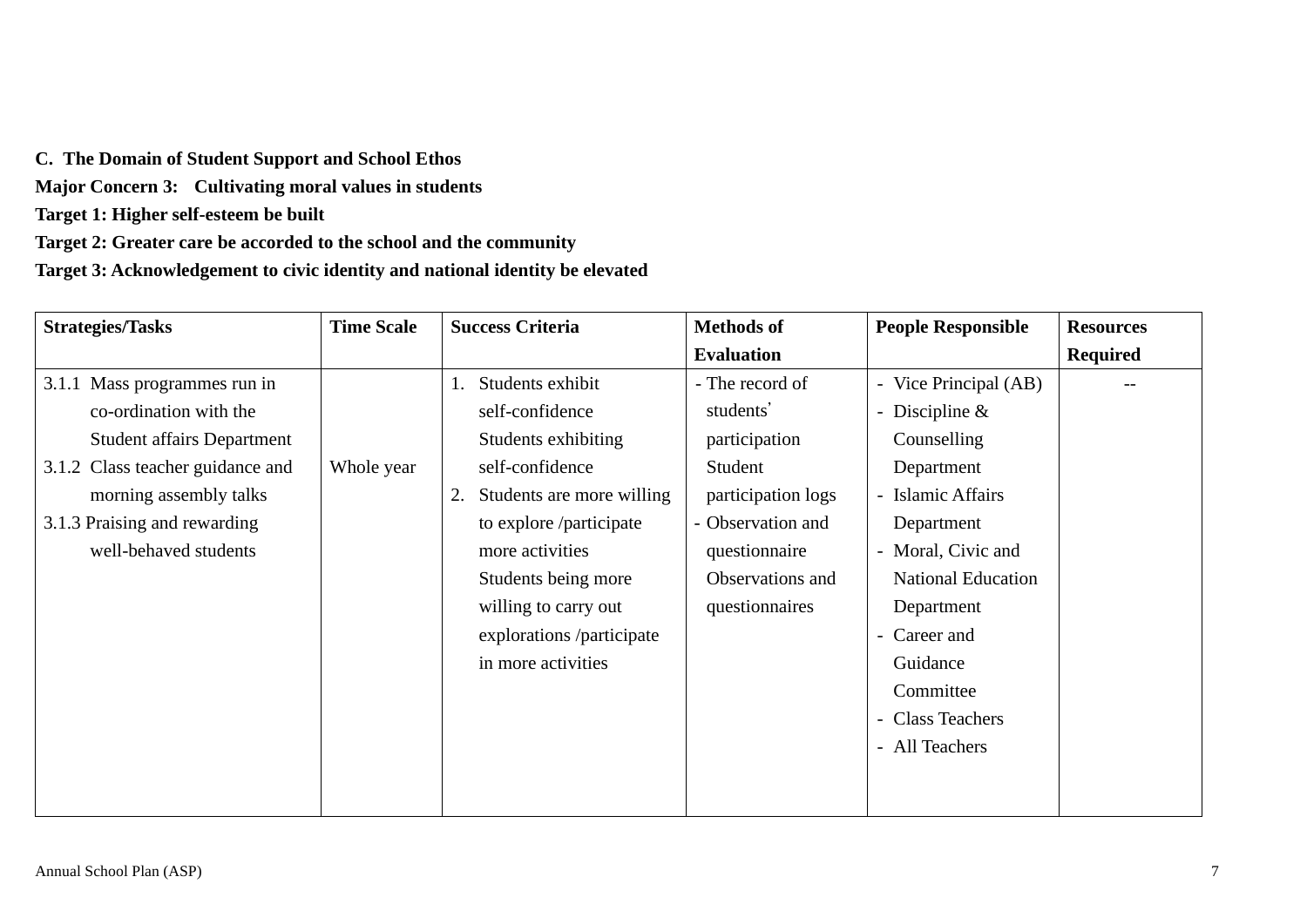| <b>Strategies/Tasks</b>     | <b>Time Scale</b> | <b>Success Criteria</b>     | <b>Methods of</b>     | <b>People Responsible</b> | <b>Resources</b> |
|-----------------------------|-------------------|-----------------------------|-----------------------|---------------------------|------------------|
|                             |                   |                             | <b>Evaluation</b>     |                           | <b>Required</b>  |
| 3.2.1 Organizing community  |                   | 1. Students being more keen | - Student             | - Vice Principal (AB)     |                  |
| services activities such as |                   | to serve the community      | participation logs    | - Discipline $&$          |                  |
| beach clean-ups, masjid     | Whole year        | 2. Students taking pride in | - In-depth interviews | Counselling               |                  |
| clean-ups, cemetery         |                   | their civic identity        | and questionnaires    | Department                |                  |
| clean-ups, house,           |                   |                             |                       | - Islamic Affairs         |                  |
| flag-selling, etc.          |                   |                             |                       | Department                |                  |
|                             |                   |                             |                       | - Moral, Civic and        |                  |
|                             |                   |                             |                       | <b>National Education</b> |                  |
|                             |                   |                             |                       | Department                |                  |
|                             |                   |                             |                       | - Career and              |                  |
|                             |                   |                             |                       | Guidance                  |                  |
|                             |                   |                             |                       | Committee                 |                  |
|                             |                   |                             |                       | - All Teachers            |                  |
|                             |                   |                             |                       |                           |                  |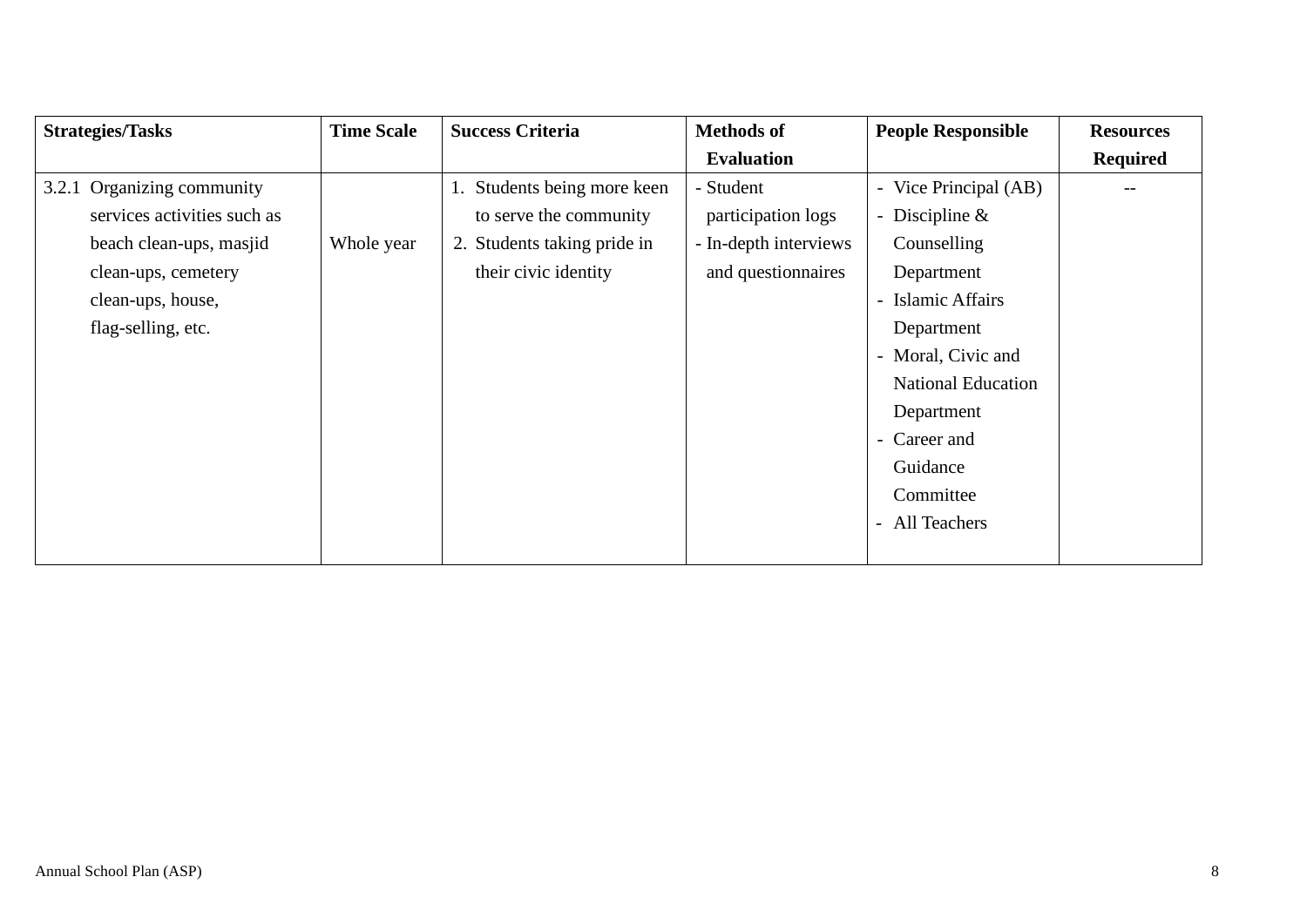| <b>Strategies/Tasks</b>           | <b>Time Scale</b> | <b>Success Criteria</b>     | <b>Methods of</b>     | <b>People Responsible</b>                       | <b>Resources</b> |
|-----------------------------------|-------------------|-----------------------------|-----------------------|-------------------------------------------------|------------------|
|                                   |                   |                             | <b>Evaluation</b>     |                                                 | <b>Required</b>  |
| 3.3.1 Promoting National Security |                   | 1. Students being more      | - Observations        | Vice Principal (AB)<br>$\overline{\phantom{0}}$ |                  |
| Education across curricula        |                   | aware of National Security  | - In depth interviews | Discipline $\&$<br>$\overline{\phantom{0}}$     |                  |
| 3.3.2 Setting up display boards   |                   | 2. Students having better   | - Questionnaires      | Counselling                                     |                  |
| about the economic,               |                   | understanding of the latest |                       | Department                                      |                  |
| scientific and technological      |                   | development of China        |                       | - Islamic Affairs                               |                  |
| advancement seen in China         | Whole year        |                             |                       | Department                                      |                  |
| 3.3.3 Organizing tours and        |                   |                             |                       | - Moral, Civic and                              |                  |
| company visits for getting a      |                   |                             |                       | <b>National Education</b>                       |                  |
| glimpse into the latest           |                   |                             |                       | Department                                      |                  |
| development of China              |                   |                             |                       | Career and<br>$\overline{\phantom{0}}$          |                  |
|                                   |                   |                             |                       | Guidance                                        |                  |
|                                   |                   |                             |                       | Committee                                       |                  |
|                                   |                   |                             |                       | All teachers<br>$\overline{\phantom{a}}$        |                  |
|                                   |                   |                             |                       |                                                 |                  |